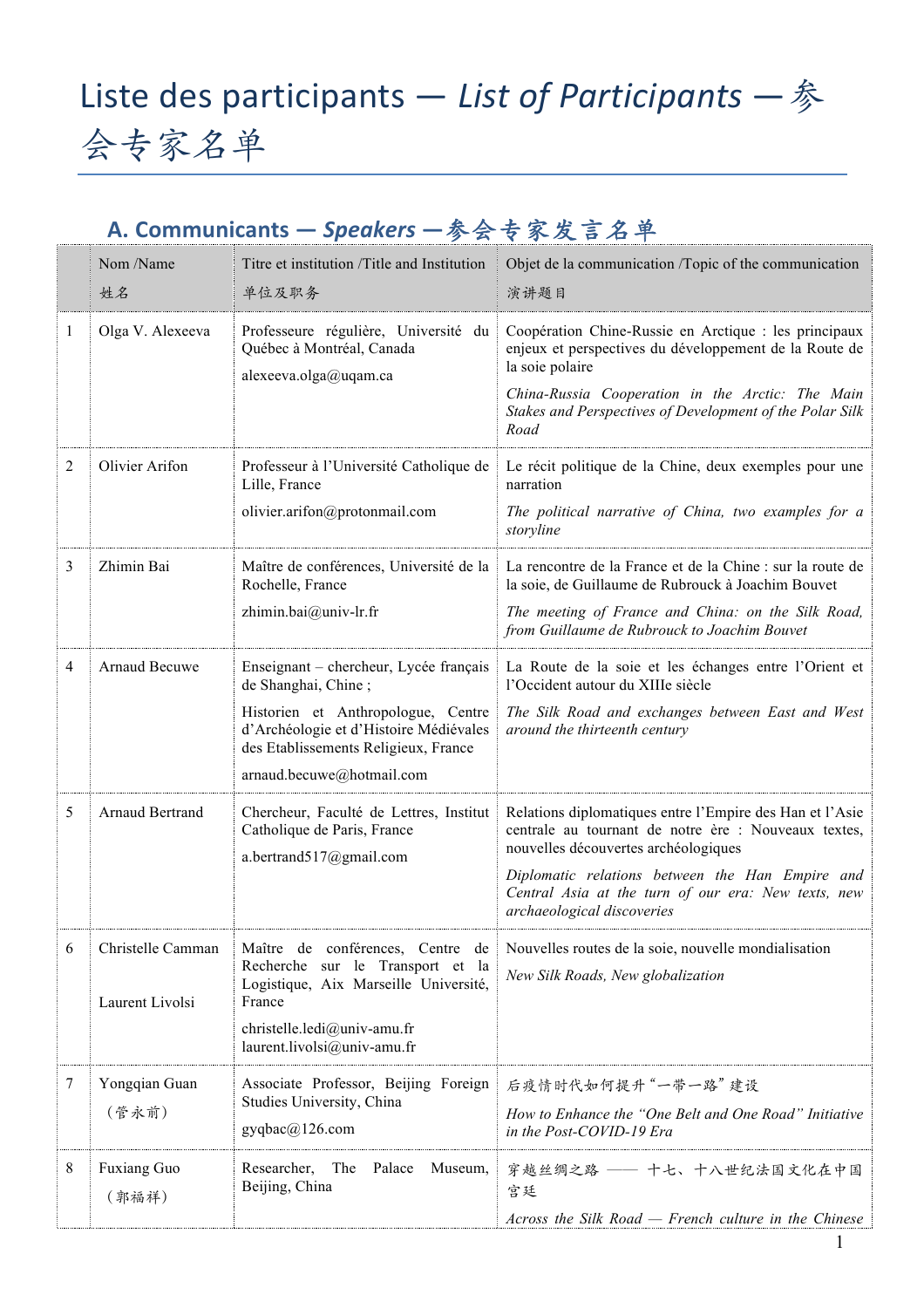|    |                        | guofuxiang66@163.com                                                                                                                                 | court in the 17th and 18th centuries                                                                                                                                                                                                                                 |
|----|------------------------|------------------------------------------------------------------------------------------------------------------------------------------------------|----------------------------------------------------------------------------------------------------------------------------------------------------------------------------------------------------------------------------------------------------------------------|
| 9  | Xiaorong He<br>(何孝荣)   | Professor, Nankai University, China<br>hexiaorong $6@163$ .com                                                                                       | 论孝定李太后崇佛与晚明佛教复兴<br>On Queen Mother Xiaoding Li's Worshipping Buddhism<br>and the Revival of Buddhism in Late Ming                                                                                                                                                    |
| 10 | Marie Hiliquin         | Lille,<br>Université<br>de<br>Doctorante,<br>Laboratoire TVES ULR 4477, France<br>marie.hiliquin@univ-lille.fr                                       | Belt and Road Initiative et corridors de développement,<br>l'exemple de l'ouest de la Chine<br>The Belt and Road Initiative and development corridors:<br>the example of Western China                                                                               |
| 11 | Jean-François Klein    | Professeur d'Histoire contemporaine<br>maritime et portuaire à<br>d'Histoire<br>l'Université de Bretagne-Sud, France<br>jeanfrancois.klein@gmail.com | Lyon et la Chine : bâtir une route française des soies<br>asiatiques au XIXe siècle<br>Lyon and China: building a French route for Asian silks<br>in the 19th century                                                                                                |
| 12 | Frédéric Lasserre      | Professeur, Université Laval, Canada<br>Frederic.Lasserre@ggr.ulaval.ca                                                                              | Nouvelles routes de la soie : une initiative ancrée dans<br>des projets anciens<br>The New Silk Roads: an initiative rooted in ancient<br>projects                                                                                                                   |
| 13 | Shenwen Li<br>(李晟文)    | Professeur titulaire, Université Laval,<br>Québec, Canada<br>Shenwen.Li@hst.ulaval.ca                                                                | La route maritime de la soie et les échanges culturels et<br>commerciaux entre la Chine et la France aux XVIIe et<br>XVIIIe siècles<br>The maritime silk road: cultural and commercial<br>exchanges between China and France during the $17th$<br>and 18th centuries |
| 14 | Zhen Li<br>(李真)        | Associate Professor, Beijing Foreign<br>Studies University, China<br>jennylizhen $@126$ .com                                                         | 法国耶稣会士格鲁贤与18世纪的中医西传<br>French Jesuit Jean-Baptiste Gabriel Alexandre Grosier<br>and the Spread of Traditional Chinese Medicine to the<br>West in the 18th Century                                                                                                    |
| 15 | Linda Liao<br>(廖琳达)    | Doctorante, Beijing Foreign Studies<br>University, China<br>linda $\text{liao}(a)$ 163.com                                                           | 从《列王纪》的波斯细密画看波斯演出中的中国元素<br>Chinese Elements in Persian performances in the<br>Persian miniatures of Shahnameh                                                                                                                                                        |
| 16 | <b>Emmanuel Lincot</b> | Professeur des universités,<br>Institut<br>Catholique de Paris, France<br>emmanuel.lincot@gmail.com                                                  | Anciennes et nouvelles « Routes de la soie » : pour une<br>déconstruction d'une appellation<br>"Silk Roads": deconstructing<br>Old and new<br>an<br>appellation                                                                                                      |
| 17 | Zhenggang Liu<br>(劉正剛) | Professor, Jinan University, China<br>tliuzg@jnu.edu.cn                                                                                              | 海上丝绸之路西方文化传入与广州士人反应: 以梁松<br>年《心远论余》为例<br>The Introduction of Western Culture on the Maritime<br>Silk Road and the Reaction of a Guangzhou Literatus: A<br>Case Study of Liang Songnian's Xin yuan lun yu                                                             |
| 18 | Yong Peng<br>(彭勇)      | Professor, Minzu University of China<br>59009@sina.com                                                                                               | 明清之际"一带一路"上的旅行活动与中外文化交流<br>Travel along Silk Roads in late Ming and early<br>Qing China: its influence on cultural exchanges between<br>China and foreign countries                                                                                                  |
| 19 | Haining Qi<br>(祁海宁)    | Professor, Nanjing Normal University,<br>China<br>qhning@139.com                                                                                     | 公元三世纪中期东印度比丘尼使团与中国最早尼寺的<br>创建<br>The East India Bhiksuni mission and the creation of<br>China's earliest Bhiksuni temple in the mid 3rd century                                                                                                                      |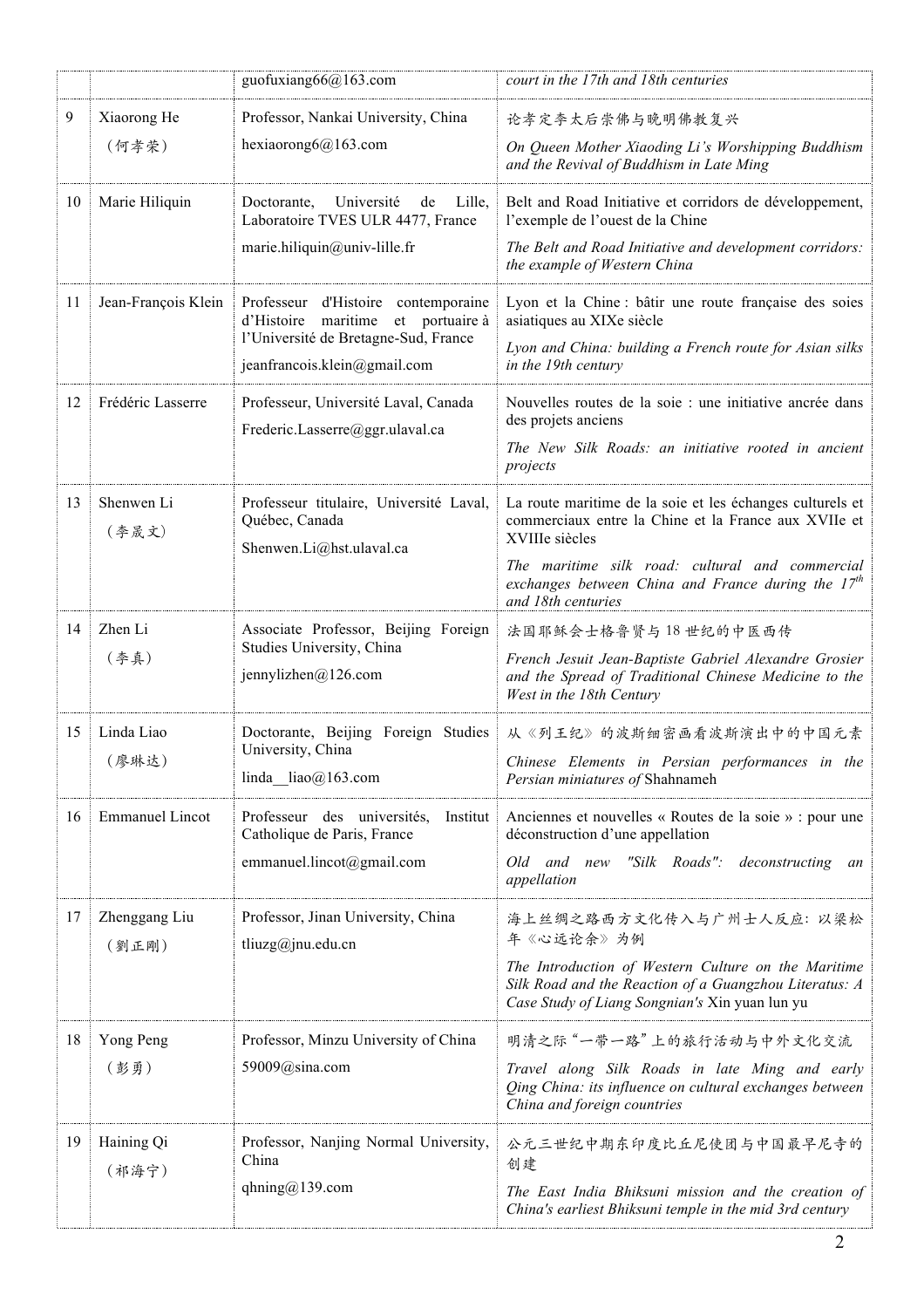| 20 | Eric Roulet                         | Professeur des universités, Université<br>du Littoral Côte d'Opale, France<br>e.roulet@sfr.fr                                                                                               | Les projets de la Compagnie de Chine (1660)<br>The projects of the Compagnie de Chine (1660)                                                                                                                                                                                                                                           |
|----|-------------------------------------|---------------------------------------------------------------------------------------------------------------------------------------------------------------------------------------------|----------------------------------------------------------------------------------------------------------------------------------------------------------------------------------------------------------------------------------------------------------------------------------------------------------------------------------------|
| 21 | Julia Roumier                       | Maîtresse<br>conférences-HDR,<br>de<br>Université<br>Bordeaux<br>Montaigne,<br>France<br>julia.roumier@icloud.com                                                                           | La route de la Soie vécue par des Castillans du 15e siècle<br>The Silk Road experienced by 15th century Castilians                                                                                                                                                                                                                     |
| 22 | <b>Brigitte Vassort-</b><br>Rousset | Emérite,<br>Sciences<br>P <sub>o</sub><br>Professeur<br>Grenoble-Université Grenoble, France<br>brigitte.vassort-rousset@univ-lyon3.fr                                                      | Conséquences régionales et globales de l'anxiété<br>stratégique du gouvernement australien face à la<br>géopolitique encombrée et complexe du Pacifique<br>insulaire<br>Regional and global impacts of the Australian<br>government's strategic anxiety vis-à-vis the complex and<br>crowded geopolitics of the Pacific Islands region |
| 23 | Maelle Schmitt                      | Lectrice de langue et civilisation<br>françaises, Qufu Normal University,<br>China<br>En préparation à l'agrégation de<br>chinois à l'INALCO, France<br>maelle.schmitt@icloud.com           | La diffusion du bouddhisme sur les routes de la soie : le<br>cas des grottes de Mogao<br>The Buddha on the Silk Roads: the case of the Mogao<br>Caves                                                                                                                                                                                  |
| 24 | Clément Séhier                      | Maître-Assistant à l'Institut Mines<br>Telecom Lille-Douai, Université de<br>Lille, laboratoire CLERSE, France<br>clement.sehier@imt-nord-europe.fr                                         | La projection chinoise vers l'international : une analyse<br>d'économie-politique<br>China's projection abroad: a political economy analysis                                                                                                                                                                                           |
| 25 | Junfeng Shang<br>(尚俊峰)              | Doctorant, Université du Littoral Côte<br>d'Opale, France<br>Lecteur de langue française, South<br><b>Business</b><br>College<br>China<br>$(SCBC)$ ,<br>Guangzhou, China<br>gabinet@163.com | Les « Nouvelles routes de la soie » en Afrique et les<br>systèmes de coopération économique<br>Belt and Road Initiative in Africa and economic<br>cooperation systems                                                                                                                                                                  |
| 26 | Jian Sun<br>(孙健)                    | Associate Professor, Beijing Foreign<br>Studies University, China<br>sj712601@hotmail.com                                                                                                   | 18 世纪中国传统史学思想进入欧洲知识体系的过<br>程: 以冯秉正《中国通史·宋代卷》为中心<br>How Traditional Chinese Historical Thought Entered the<br>European Knowledge System in the 18th Century: the<br>example of De Mailla's Histoire Générale de la Chine,<br><b>Dynastie Song</b>                                                                                       |
| 27 | Giusi Tamburello                    | Senior lecturer, University of Palermo,<br>Italy<br>giuseppa.tamburello@unipa.it                                                                                                            | Reception of a cultural discourse: the Casina cinese in<br>Palermo                                                                                                                                                                                                                                                                     |
| 28 | Noémie Marques-<br>Verhille         | Doctorante à l'Université Bordeaux-<br>Montaigne - UMR 5115 LAM, France<br>noemie.verhille@etu.u-bordeaux-<br>montaigne.fr                                                                  | Le spectre des Nouvelles Routes de la soie dans le<br>Pacifique Sud<br>The Spectre of Belt and Road Initiatives in the South<br>Pacific                                                                                                                                                                                                |
| 29 | Ronghuang Wang<br>(王荣湟)             | Lecturer, Jinan University, China<br>wangronghuang1988@163.com                                                                                                                              | 从踞食之争看佛教戒律中国化的调适<br>The Sinicization of Buddhist precepts based on argument<br>between Buddhism and Confucianism about Dining<br>conveyances                                                                                                                                                                                           |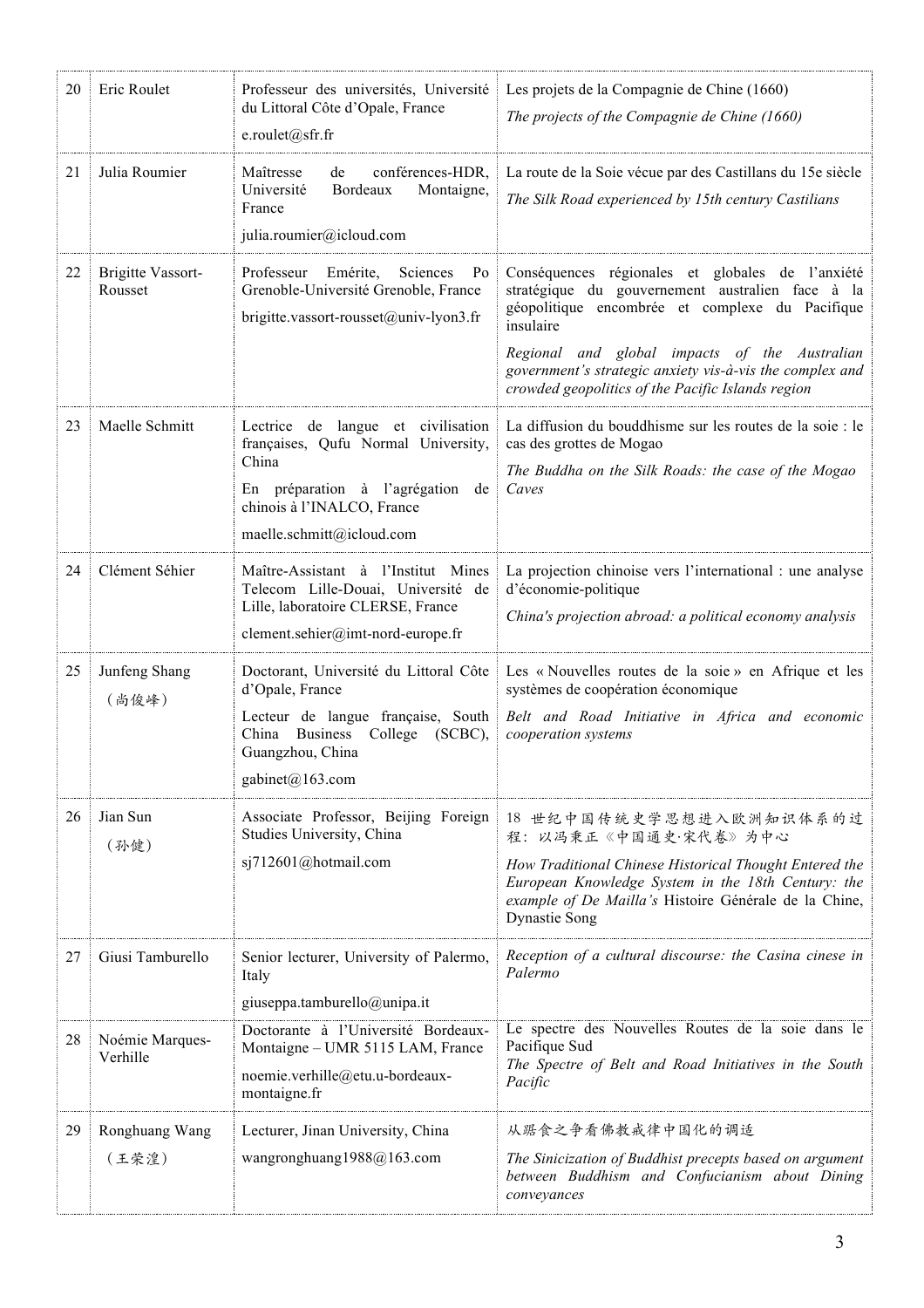| 30 | Xuehua Wang<br>(王雪华)  | Professor,<br>Wuhan<br>Associate<br>University, China<br>wang xuehua@hotmail.com             | 丝绸之路视域下的明初遣使西域研究<br>Sending Envoys in Early Ming China: a Silk Road<br>Perspective                                                                                                                                       |
|----|-----------------------|----------------------------------------------------------------------------------------------|--------------------------------------------------------------------------------------------------------------------------------------------------------------------------------------------------------------------------|
| 31 | Tim Williams          | Archaeology, UK<br>tim.d.williams@ucl.ac.uk                                                  | Associate professor, UCL Institute of   The Silk Roads: beyond an Orientalist meta-narrative                                                                                                                             |
| 32 | Sungmin Woo<br>(禹成旼)  | Researcher, Northeast Asian History<br>Foundation, South Korea<br>joshua1890@naver.com       | 从新罗中的波斯痕迹和丝绸之路对东西文化交流渠道<br>的考察<br>An Investigation of the Eastern and Western Cultural<br>Exchange Channels based on the Persian Traces in Silla<br>and on the Silk Road                                                 |
| 33 | Deyi Wu<br>(吴德义)      | Professor, Tianjin Normal University,<br>China<br>wdy7171@163.com                            | 丝绸之路视野下棉花传入中国的路径及其作用探析<br>Cotton: its Function and its Route into China from the<br>Perspective of Silk Road                                                                                                             |
| 34 | Guian Xie<br>(谢贵安)    | Professor, Wuhan University, China<br>xieguian@126.com                                       | 清代阿克苏在新疆丝绸之路上的重要地位<br>The important role of Aksu on the Silk Road in Xinjiang<br>during the Qing Dynasty                                                                                                                 |
| 35 | Xiangyang Ye<br>(叶向阳) | Associate Professor, Beijing Foreign<br>Studies University, China<br>yexiangyang@bfsu.edu.cn | 17、18 世纪中英接触中的译者——以马戛尔尼使团<br>访华前旅华英国人的游记为例<br>The Interpreters in 17th-18th Centuries Sino-British<br>Encounters - the Example of British Travel-books about<br>China before the 1793-1794 Macartney Mission to<br>China |

## **B. Autres participants** – Other participants – 其他参会者名单

|    | Nom /Name<br>姓名   | Titre et institution /Title and<br>Institution<br>单位及职务                                                                      | Objet de la communication /Topic of the communication<br>演讲题目                                                                               |
|----|-------------------|------------------------------------------------------------------------------------------------------------------------------|---------------------------------------------------------------------------------------------------------------------------------------------|
| 36 | Edmond Abi-Aad    | Recherche<br>Commission<br>et -<br>des<br>Partenariats /Deputy Vice-Chancellor<br>for Research, ULCO, France /滨海大<br>学副校长,教授 | Vice-Président en charge de la Discours d'ouverture /Welcoming speech / 开幕式致辞                                                               |
| 37 | Jacqueline Bel    | Professeur des Universités, UR 4030<br>HLLI, ULCO, France /滨海大学教<br>授,历史、语言、文学与跨文化研<br>究所研究员                                 | Comité d'organisation /Organizing Committee /组委委员;<br>Modérateur /Chair / 主持                                                                |
| 38 | Yan Liang<br>(梁燕) | Dean of the IICS, BFSU, China /北<br>京外国语大学国际中国文化研究院<br>院长,教授                                                                 | Discours d'ouverture /Welcoming speech / 开幕式致辞<br>Comité d'organisation /Organizing Committee / 组委委员                                        |
| 39 | Li Ma<br>(马骊)     | MCF-HDR, UR 4030 HLLI, ULCO,<br>France /滨海大学特副教授, 博导<br>, 历史、语言、文学与跨文化研究<br>所研究员                                             | Discours d'ouverture & modérateur / Welcoming speech &<br>Chair / 开幕式致辞及主持<br>Responsable de l'organisation /Symposium Director / 组<br>委会主任 |